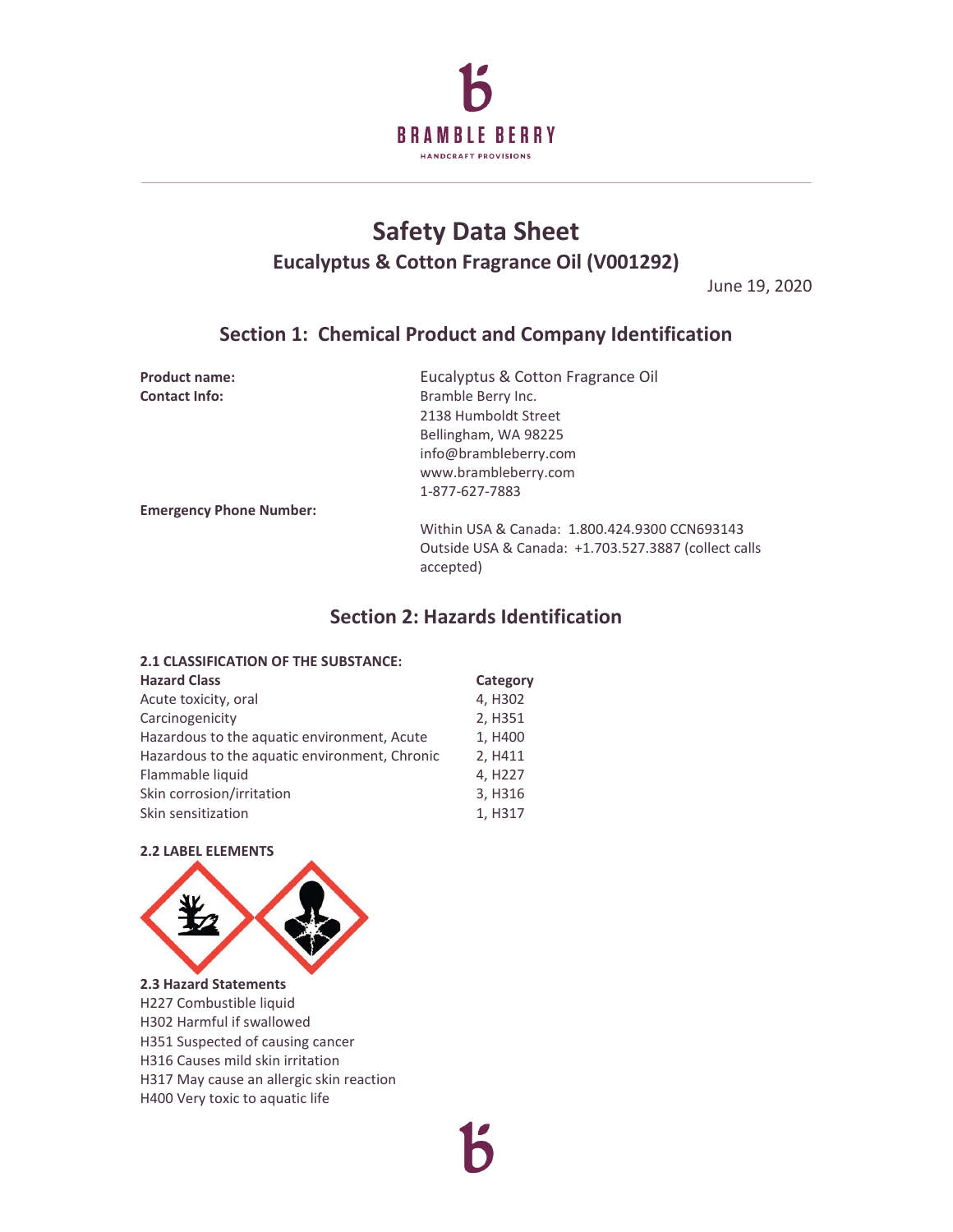H411 Toxic to aquatic life with long lasting effects

### **2.4 Signal Word:**

Warning

### **2.5 Precautionary Statements**

P264 Wash hands thoroughly after handling P270 Do not eat, drink or smoke when using this product P201 Obtain special instructions before use P202 Do not handle until all safety precautions have been read and understood P281 Use personal protective equipment as required P273 Avoid release to the environment P210 Keep away from heat/sparks/open flames/hot surfaces No smoking P280 Wear protective gloves/protective clothing/eye protection/face protection P261 Avoid breathing dust/fume/gas/mist/vapours/spray P272 Contaminated work clothing should not be allowed out of the workplace P301 + P312 IF SWALLOWED: Call a POISON CENTER or doctor/physician if you feel unwell P330 Rinse mouth P308 + P313 IF exposed or concerned: Get medical advice/attention P391 Collect spillage P370 + P378 In case of fire: Use CO2, fire-extinguishing methods suitable to surrounding conditions. P332 + P313 If skin irritation occurs: Get medical advice/attention P302 + P352 IF ON SKIN: Wash with soap and water P333 + P313 If skin irritation or a rash occurs: Get medical advice/attention P321 Specific treatment (see on this label) P363 Wash contaminated clothing before reuse P405 Store locked up P403 + P235 Store in a well ventilated place. Keep cool P501 Dispose of contents/container according to local laws

# **Section 3: Composition/Information on Ingredients**

### **3.1 Exceptions**

The composition of this proprietary blend is being withheld in compliance with the trade secret provisions of The Hazard Communication Standard (29 CFR 1910.1200(i))

# **Section 4: First Aid Measures**

### **4.1 Description of first aid measures**

### **Eye Contact:**

Rinse the eye thoroughly with plenty of water for at least 15 minutes and consult a physician.

### **Skin Contact:**

Immediately wash the affected area with soap and plenty of water plus remove all contaminated clothes and shoes.

### **Ingestion:**

Rinse the mouth with water. Do not induce vomiting. Dilute by drinking additional water and consult a physician.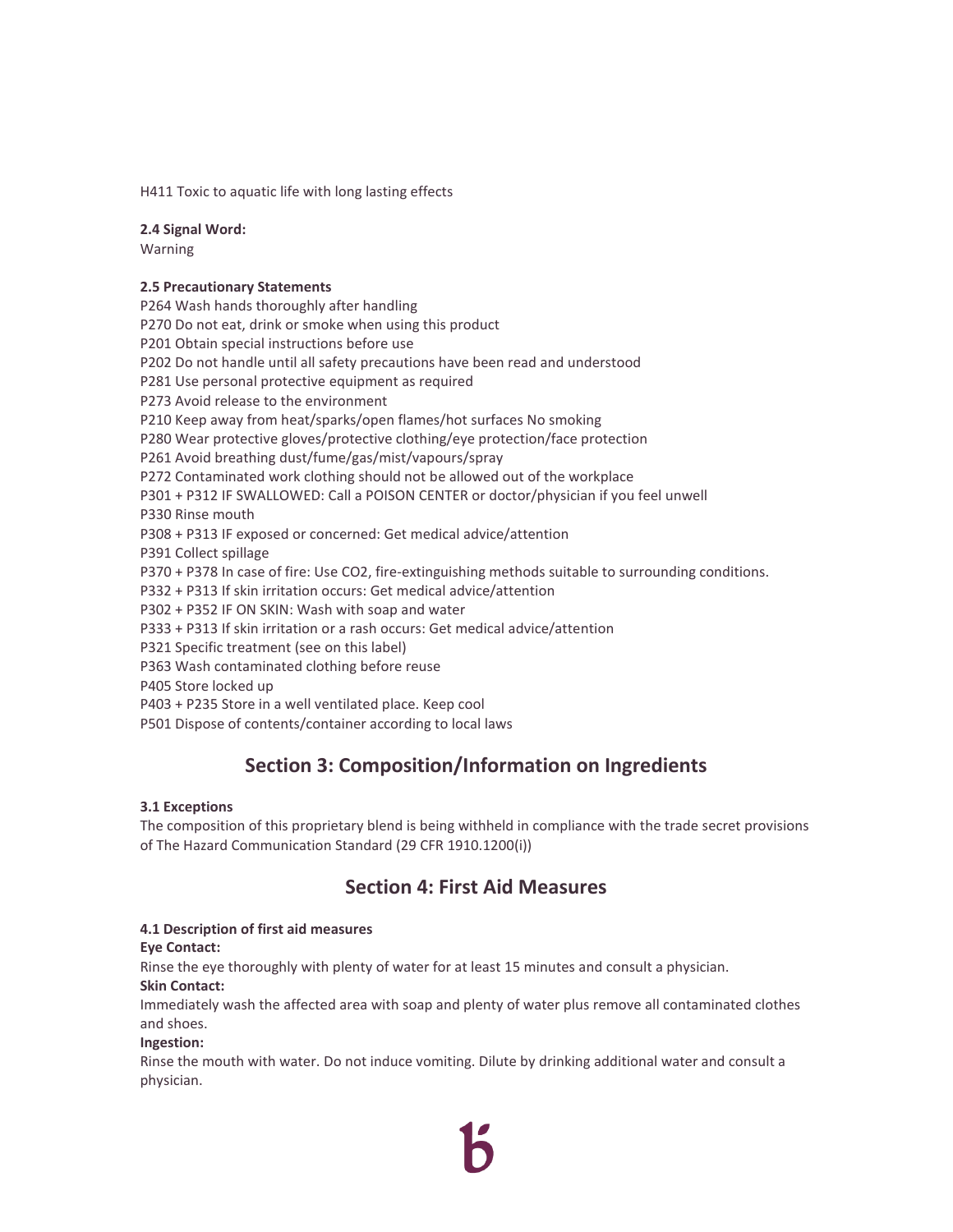#### **Inhalation:**

Remove the person to an area with fresh air and keep at rest in a comfortable position that allows for easy breathing.

### **4.2 Most important symptoms and effects, both acute and delayed**

See section 4.1

# **4.3 Indications of immediate medical attention and special treatment needed**

Treat symptomatically

# **Section 5: Fire-Fighting Measures**

### **5.1 Extinguishing media**

**Suitable extinguishing agents:** Dry chemicals, Carbon Dioxide (CO2), Alcohol-resistant foam or water spray. DO NOT USE a solid water stream as it may scatter and spread the fire.

### **5.2 Special hazards caused by the substance or mixture:**

The burning of this product will result in the production of combustion products and gases including, but not limited to: Carbon Monoxide Carbon Dioxide Unburned hydrocarbons (smoke)

### **5.3 Advice for fire-fighters**

As in any fire, wear self-contained breathing apparatus and full firefighting protective gear.

# **Section 6: Accidental Release Measures**

### **6.1 Personal precautions, protective equipment and emergency procedures**

Ensure adequate ventilation while handling. Wear eye protection with side shields, chemical resistant gloves, clothing that reduces skin exposure and safety shoes.

#### **6.2 Environmental precautions**

Prevent further leakage or spillage if safe to do so.

### **6.3 Methods and material for containment and cleaning up**

Contain and collect spillage with non-combustible absorbent material, e.g.: sand, earth, diatomaceous earth, vermiculite, and place in container(s) for disposal according to local/state/national regulations.

# **Section 7: Handling and Storage**

#### **7.1 Precautions for safe handling**

Use only in an area provided with appropriate exhaust ventilation. To avoid ignition of vapors by static electrical discharge, all metal parts of the equipment must be grounded. Keep away from heat, sparks, and open flames. No smoking while handling. Wear personal protective equipment. Do not breathe vapors or spray mist. Use product only in closed system.

Handle in accordance with good hygiene and safety practices. Wash thoroughly after handling.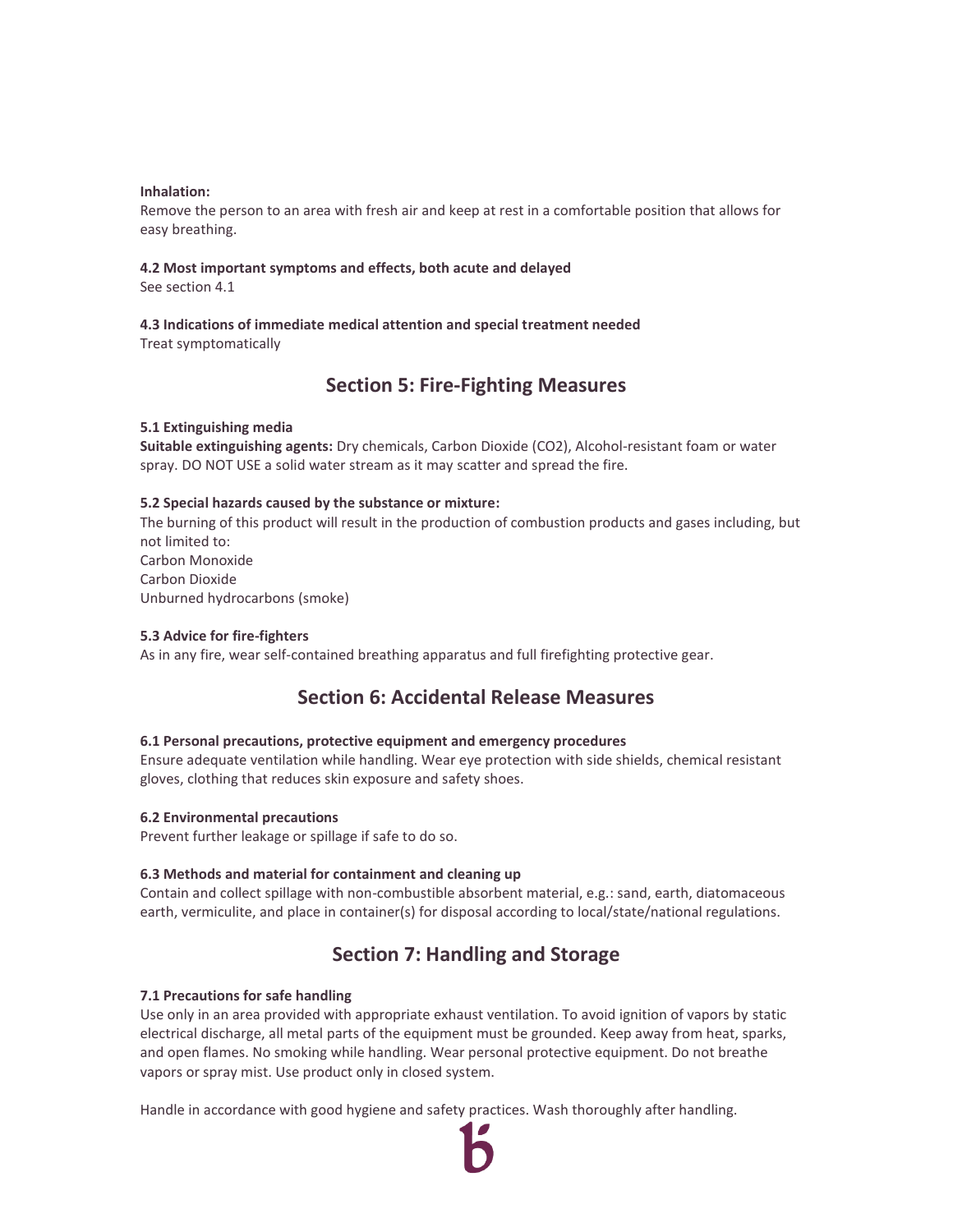#### **7.2 Conditions for safe storage, including any incompatibilities**

Keep container tightly closed and store in a dry and well ventilated place.

# **Section 8: Exposure Controls/Personal Protection**

#### **8.1 Control Parameters**

#### **8.2 Exposure controls**

Engineering: Ensure adequate ventilation. Personal protective equipment: Safety glasses with side-shields Wear protective clothing that minimize exposed skin Wear protective gloves that are chemical resistant No respiratory protection required but avoid directly breathing of the vapors Avoid release to the environment

# **Section 9: Physical and Chemical Properties**

#### **General Information**

**Physical State:** Liquid **Appearance:** Oily Liquid **Odor:** Gardenia **Odor Threshold:** No data available **pH:** No data available **Melting point:** No data available **Boiling point:** >35°C **Flash point:** >87.8°C/190°F **Evaporation Rate:** No data available **Flammability (solid, gas):** No data available **Explosive Properties:** No data available **Vapor Pressure:** .63823mmHG @20°C **Vapor Density:** No data available **Specific Gravity @ 20°C:** No data available **Refractive Index @ 25°C:** No data available **Water Solubility:** No data available **Other Solubility:** No data available **Partition Coefficient:** No data available **Auto Ignition Temperature:** No data available **Decomposition Temperature:** No data available **Viscosity:** No data available

# **Section 10: Stability and Reactivity**

#### **10.1 Reactivity**

No dangerous reactions are known under conditions of normal use. Keep away from oxidizing agents and strongly acidic or alkaline materials.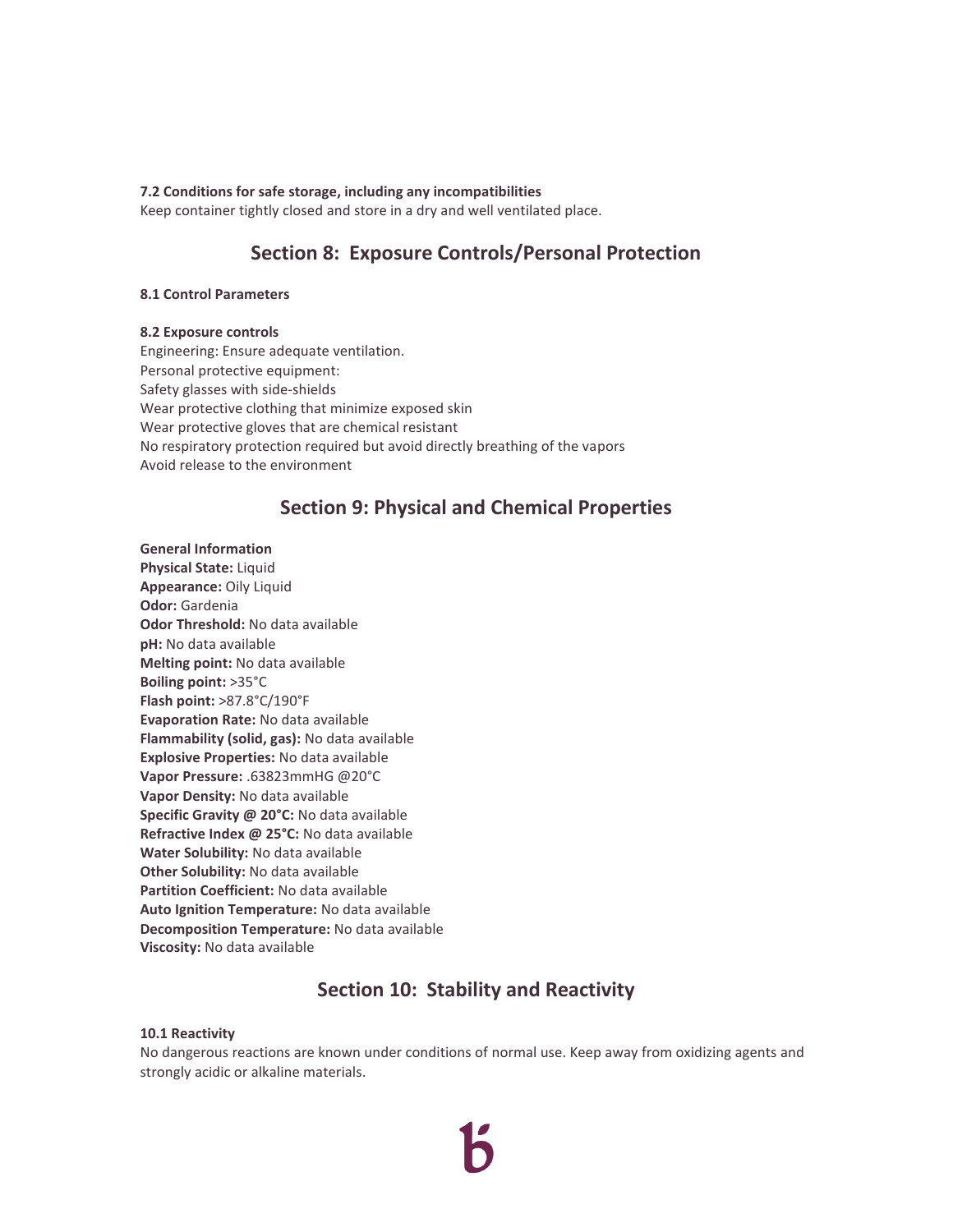#### **10.2 Chemical stability**

Stable under normal conditions.

#### **10.3 Possibility of hazardous reactions**

None under normal processing and handling.

### **10.4 Conditions to avoid**  Heat, flames, sparks, and static discharge.

**10.5 Incompatible materials** 

Strong oxidizing agents.

## **10.6 Hazardous decomposition products:** Thermal decomposition can lead to release of irritating gases and vapors.

# **Section 11: Toxicological Information**

This product has not been subjected to toxicological testing but has been formulated with materials with established toxicological characteristics. Description of possible hazardous to health effects is based on toxicological characteristics of one or more ingredients contained in this mixture. See Section 3.

# **Section 12: Ecological Information**

#### **12.1 Ecotoxicity effects**

Harmful to aquatic organisms, may cause long-term adverse effects in the aquatic environment.

# **12.2 Persistence and degradability**

No information available.

#### **12.3 Bioaccumulative potential**

No information available.

### **12.4 Mobility in soil**

No information available.

# **12.5 Other adverse effects**

No information available.

# **Section 13: Disposal Conditions**

Waste from residues and unused product shall be disposed of in accordance with local, state, and federal regulations. Dispose of empty containers at an approved waste disposal plant.

# **Section 14: Transport Information**

**14.1 DOT**  Not regulated for US ground transport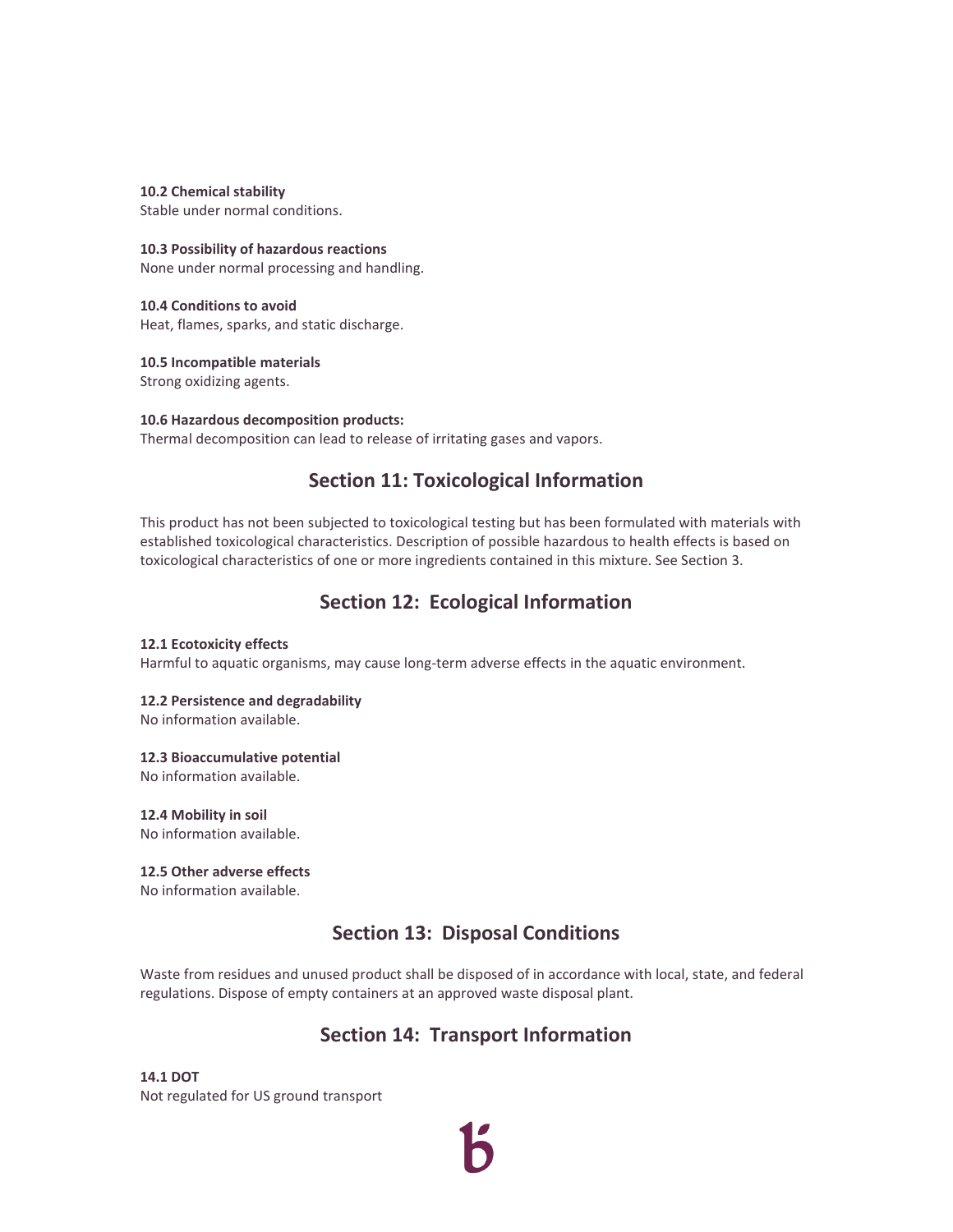#### **14.2 Land Transport (ADR/RID/ADN)**

UN Number: 3082 Proper Shipping Name: Environmentally hazardous substance, liquid, NOS, (BENZYL BENZOATE) Class: 9 Packing Group: III

### **14.3 Sea Transport (IMDG CODE)**

UN Number: 3082 Proper Shipping Name: Environmentally hazardous substance, liquid, NOS, (BENZYL BENZOATE) Class: 9 Packing Group: III Marine Pollutant

### **14.4 Air Transport (ICAO-IATA)**

UN Number: 3082 Proper Shipping Name: Environmentally hazardous substance, liquid, NOS, (BENZYL BENZOATE) Class: 9 Packing Group: III

# **Section 15: Regulatory Information**

A chemical safety assessment has not been carried out.

# **Section 16: Other Information**

#### **16.1 Department Issuing SDS**

Legislation/Regulatory Affairs Department

### **16.2 Abbreviations and Acronyms**

ADR: European Agreement Concerning the International Carriage of Dangerous Good by Rail. RID: Regulations concerning the International Transport of Dangerous Good by Rail. IMDG: International Maritime Code for Dangerous Goods IATA: International Air Transport Association ICAO: International Civil Aviation Organization IMO: International Maritime Organization CAS: Chemical Abstracts Service, assign unique identifiers to chemical substances LD50: Lethal dose, 50 percent. Refers to with oral or dermal. LC50: Lethal concentration, 50 percent. Refers to vapors, gas, or mist and dust.

#### **16.3 Key literature references and sources of data**

Research Institute of Fragrance Materials (RIFM Database) Technical Specifications from suppliers Safety Data Sheet from suppliers IFRA/IOFI Labeling Manual